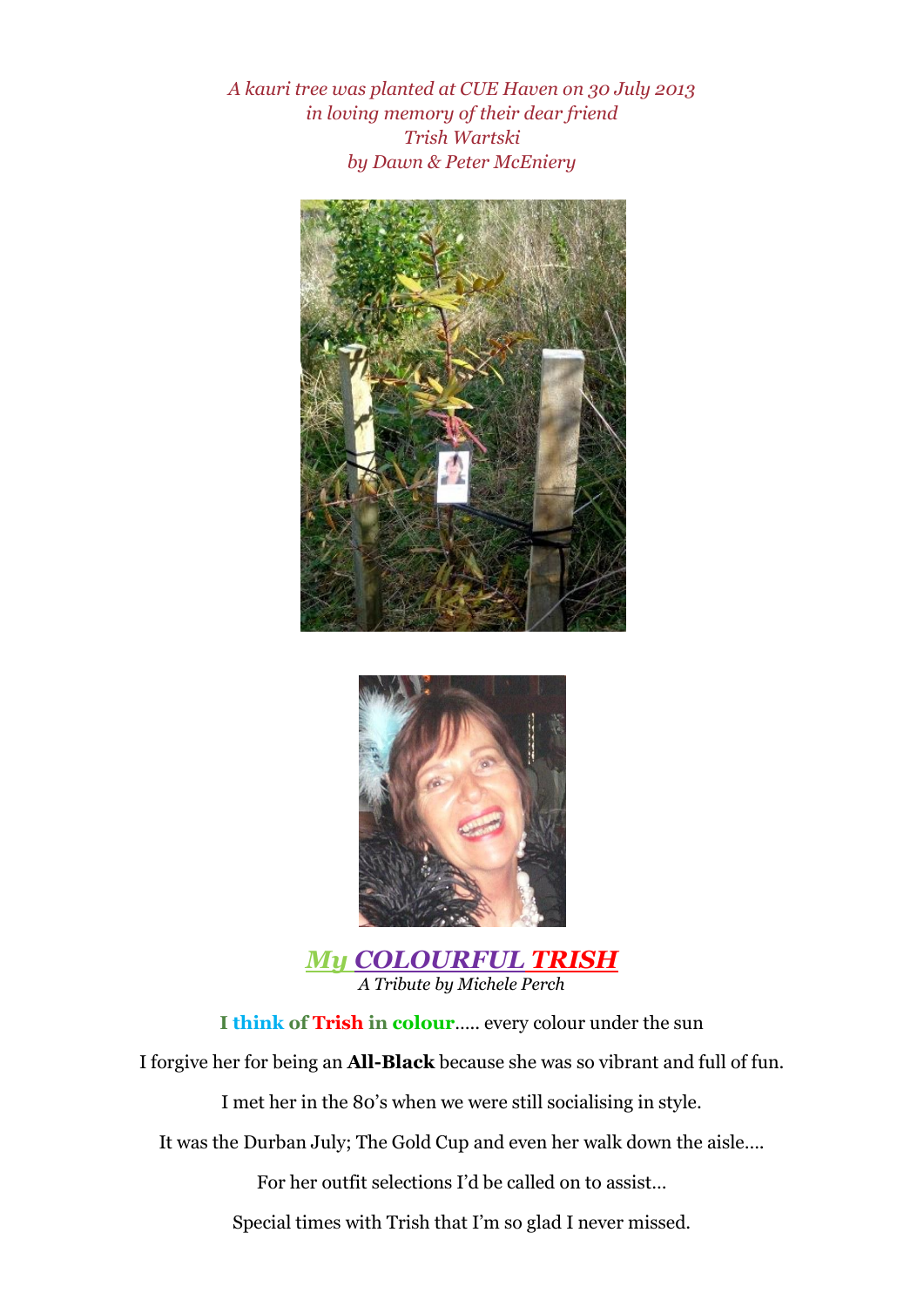She'd combine **red** with **olive** or **turquoise** with **brown** Then she'd haul out accessories that compared with jewels in a crown. Her shoes, bags and shawls would be sorted in batches And of course her **earrings** would be arranged as 'mis-matches'. In every outfit she'd look divine And I'd marvel at her creativity between sips of wine. We'd chat ourselves into complete oblivion But eventually we'd arrive at a '**final outfit'** decision. Trish's **hairstyles** were her trademark…she and Brendan were way ahead Long before books by E.L. James, they'd produced **'50 Shades of Red!'** Caiti, my daughter, adored Trish as her God-mother And Brandon, my son, adopted her as his second mother She supported them and believed in them and spoilt them rotten Theirs was a special bond never to be forgotten. The kids treasured their visits with Trish to the Mall Where they'd lunch and tell jokes and ignore my call To resist spending money in every conceivable shop They would enjoy their meal and then shop till they dropped! Trish was recycling before the world was thinking **green** Her **brown paper** wrapped gifts were visions to be seen She'd decorate them with **raffia** and **berries** and **twigs** I could never get over how she thought of such things? Her Christmas decorations were a sight to behold Hers would be **'African and Authentic'** When everyone else was doing '**red** and **gold'** She made me the most gorgeous Christmas serviette rings These are still amongst my most treasured things. She gave me a new decoration each year So Christmas is when I will feel her presence most near. Trish taught me to eat healthily long before it was in fashion